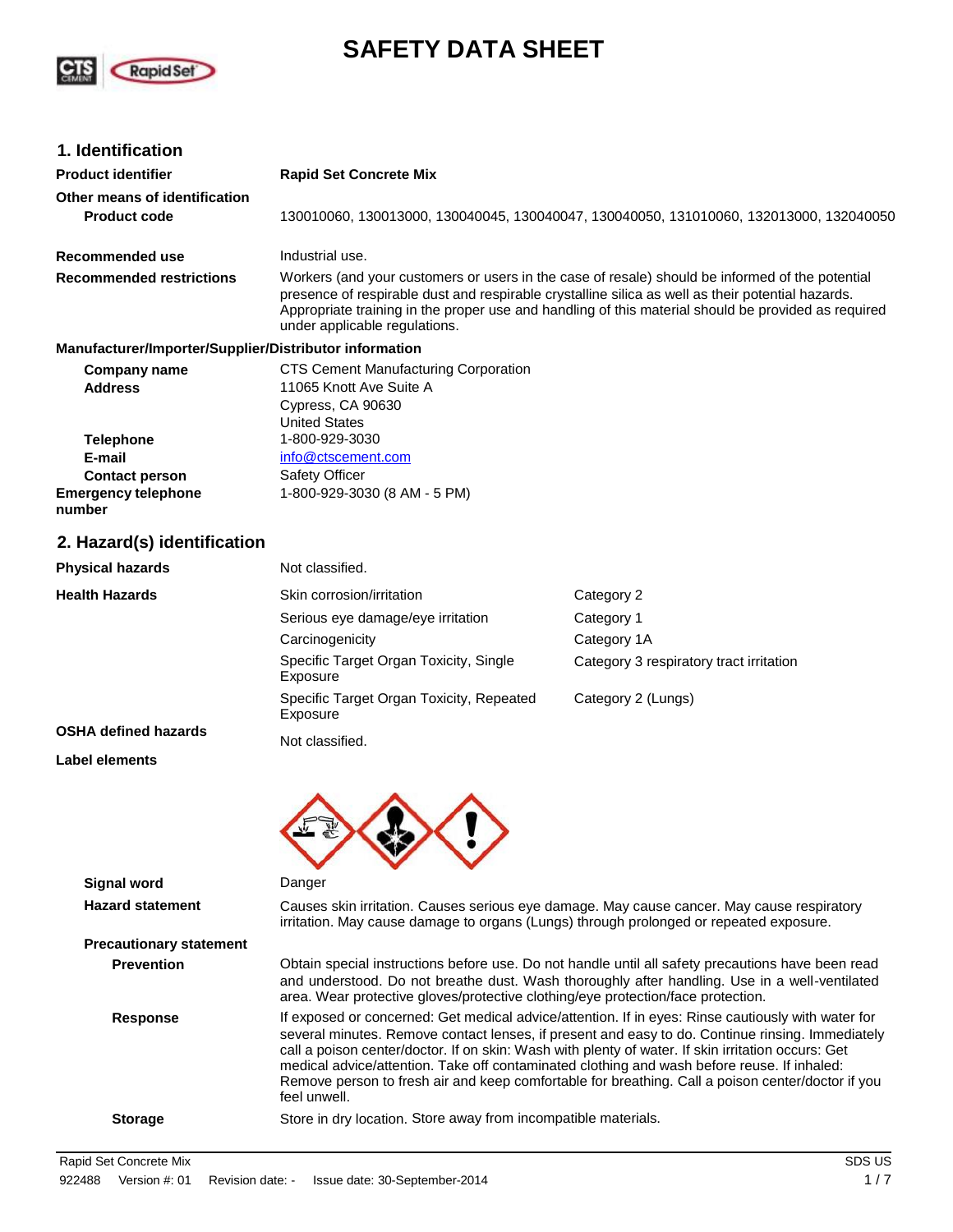Disposal Dispose of contents/container in accordance with local/regional/national/international regulations. None known.

 **Hazard(s) not otherwise classified (HNOC)**

# **3. Composition/information on ingredients**

| <b>Mixtures</b>                  |                   |       |
|----------------------------------|-------------------|-------|
| <b>Chemical name</b>             | <b>CAS number</b> | %     |
| Calcium Sulfoaluminate<br>Cement | 960375-09-1       | 20-35 |
| Silica sand, quartz              | 14808-60-7        | 65-80 |

| <b>Composition comments</b>                                                  | All concentrations are in percent by weight unless ingredient is a gas. Gas concentrations are in<br>percent by volume.                                                                                                                                                                   |
|------------------------------------------------------------------------------|-------------------------------------------------------------------------------------------------------------------------------------------------------------------------------------------------------------------------------------------------------------------------------------------|
| 4. First-aid measures                                                        |                                                                                                                                                                                                                                                                                           |
| <b>Inhalation</b>                                                            | If dust from the material is inhaled, remove the affected person immediately to fresh air. Call a<br>physician if symptoms develop or persist.                                                                                                                                            |
| <b>Skin contact</b>                                                          | Remove contaminated clothing. Wash with plenty of soap and water. If skin irritation occurs: Get<br>medical advice/attention. Wash contaminated clothing before reuse.                                                                                                                    |
| Eye contact                                                                  | Do not rub eyes. Immediately flush eyes with plenty of water for at least 15 minutes. Remove<br>contact lenses, if present and easy to do. Continue rinsing. Get medical attention immediately.                                                                                           |
| Ingestion                                                                    | Immediately rinse mouth and drink plenty of water. Call an ambulance and take these instructions.<br>Get medical attention if symptoms occur.                                                                                                                                             |
| <b>Most important</b><br>symptoms/effects, acute and<br>delayed              | Severe eye irritation. Symptoms may include stinging, tearing, redness, swelling, and blurred<br>vision. Permanent eye damage including blindness could result. Upper respiratory tract irritation.<br>Coughing. Discomfort in the chest. Shortness of breath. Wheezing. Skin irritation. |
| Indication of immediate<br>medical attention and special<br>treatment needed | Provide general supportive measures and treat symptomatically. Keep victim under observation.<br>Symptoms may be delayed.                                                                                                                                                                 |
| <b>General information</b>                                                   | If you feel unwell, seek medical advice (show the label where possible). Ensure that medical<br>personnel are aware of the material(s) involved, and take precautions to protect themselves. Show<br>this safety data sheet to the doctor in attendance.                                  |
| 5. Fire-fighting measures                                                    |                                                                                                                                                                                                                                                                                           |
| Suitable extinguishing media                                                 | Water fog. Foam. Dry chemical powder. Carbon dioxide (CO2).                                                                                                                                                                                                                               |
| Unsuitable extinguishing<br>media                                            | Do not use water jet as an extinguisher, as this will spread the fire.                                                                                                                                                                                                                    |
| Specific hazards arising from<br>the chemical                                | During fire, gases hazardous to health may be formed.                                                                                                                                                                                                                                     |
| Special protective equipment<br>and precautions for firefighters             | Self-contained breathing apparatus and full protective clothing must be worn in case of fire.                                                                                                                                                                                             |
| <b>Fire fighting</b><br>equipment/instructions                               | Move containers from fire area if you can do so without risk.                                                                                                                                                                                                                             |
|                                                                              |                                                                                                                                                                                                                                                                                           |

**Specific methods** Specific methods Use standard firefighting procedures and consider the hazards of other involved materials. General fire hazards **No unusual fire or explosion hazards noted.**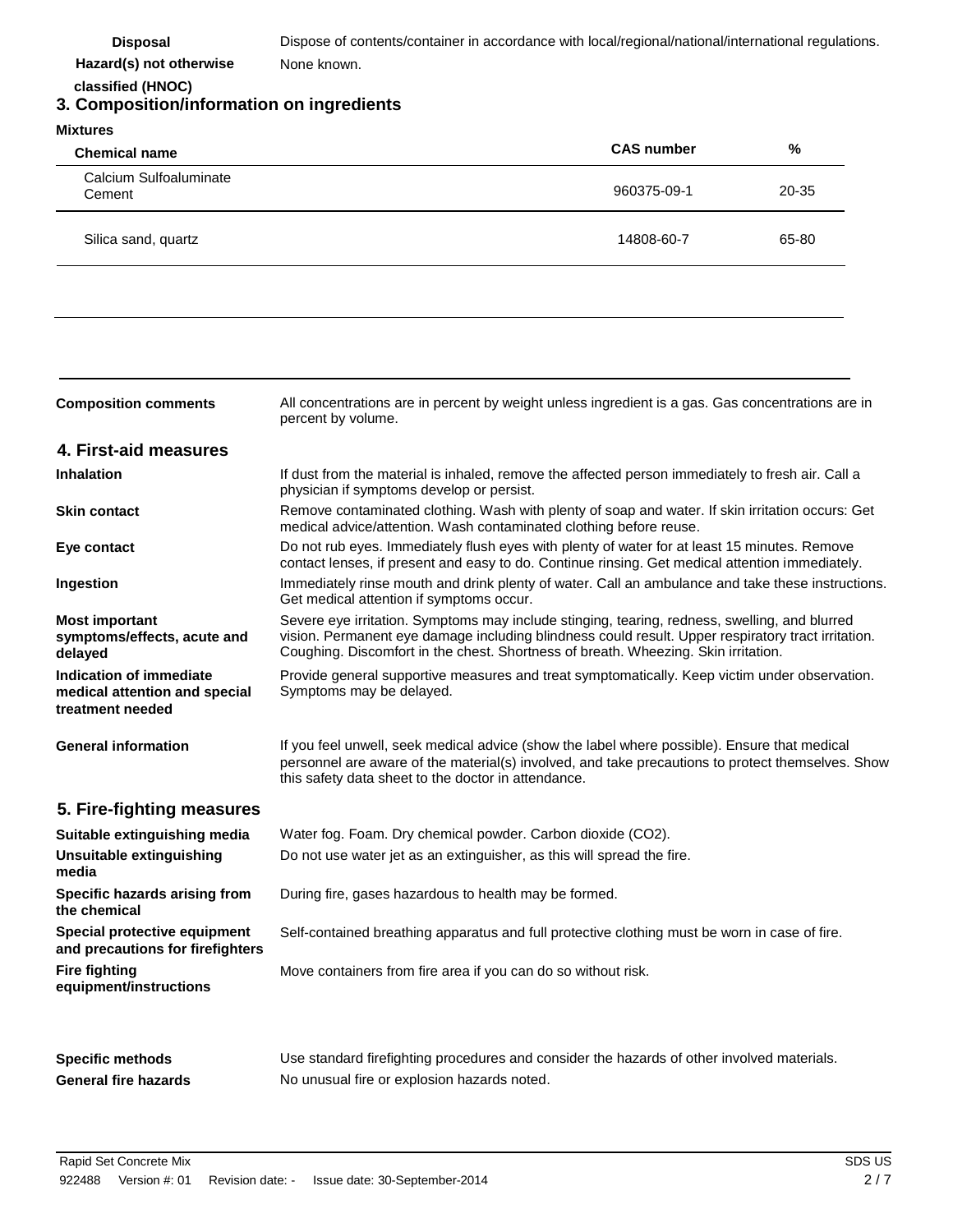# **6. Accidental release measures**

| Personal precautions,<br>protective equipment and<br>emergency procedures | Keep unnecessary personnel away. Keep people away from and upwind of spill/leak. Wear<br>appropriate protective equipment and clothing during clean-up. Do not breathe dust. Use a<br>NIOSH/MSHA approved respirator if there is a risk of exposure to dust/fume at levels exceeding<br>the exposure limits. Do not touch damaged containers or spilled material unless wearing<br>appropriate protective clothing. Ensure adequate ventilation. Local authorities should be advised if<br>significant spillages cannot be contained. For personal protection, see section 8 of the SDS. |
|---------------------------------------------------------------------------|------------------------------------------------------------------------------------------------------------------------------------------------------------------------------------------------------------------------------------------------------------------------------------------------------------------------------------------------------------------------------------------------------------------------------------------------------------------------------------------------------------------------------------------------------------------------------------------|
| Methods and materials for<br>containment and cleaning up                  | Stop the flow of material, if this is without risk. If sweeping of a contaminated area is necessary<br>use a dust suppressant agent which does not react with the product. Collect dust using a vacuum<br>cleaner. Minimize dust generation and accumulation. Prevent entry into waterways, sewer,<br>basements or confined areas. Following product recovery, flush area with water. For waste<br>disposal, see section 13 of the SDS.                                                                                                                                                  |
| <b>Environmental precautions</b>                                          | Avoid discharge into drains or water courses.                                                                                                                                                                                                                                                                                                                                                                                                                                                                                                                                            |
| 7. Handling and storage                                                   |                                                                                                                                                                                                                                                                                                                                                                                                                                                                                                                                                                                          |
| <b>Precautions for safe handling</b>                                      | Provide appropriate exhaust ventilation at places where dust is formed. Minimize dust generation<br>and accumulation. Do not breathe dust. Do not get this material in contact with eyes. Avoid<br>prolonged exposure. Wear appropriate personal protective equipment. Observe good industrial<br>hygiene practices.                                                                                                                                                                                                                                                                     |
| Conditions for safe storage,<br>including any incompatibilities           | Store in original tightly closed container. Store in dry location. Store away from incompatible<br>materials (see Section 10 of the SDS).                                                                                                                                                                                                                                                                                                                                                                                                                                                |

# **8. Exposure controls/personal protection**

### **Occupational exposure limits**

## **US. OSHA Table Z-3 (29 CFR 1910.1000)**

| <b>Components</b>                       | <b>Type</b> | Value          | <b>Form</b> |
|-----------------------------------------|-------------|----------------|-------------|
| Silica, quartz (CAS                     | <b>TWA</b>  | 20 mppcf       |             |
| 14808-60-7)                             |             | $0.3$ mg/m $3$ | Total dust. |
|                                         |             | $0.1$ mg/m $3$ | Respirable. |
| <b>US. ACGIH Threshold Limit Values</b> |             | 2.4 mppcf      | Respirable. |
| <b>Components</b>                       | <b>Type</b> | Value          | <b>Form</b> |
| Silica, quartz (CAS<br>14808-60-7)      | <b>TWA</b>  | $0.025$ mg/m3  | Respirable  |
|                                         | fraction.   |                |             |

### **US. NIOSH: Pocket Guide to Chemical Hazards**

| <b>Components</b>                                                                                                                                                    | Type                                                                                                                                                                                                                                                                                                                                                                                                                                                                                                                                                                                                                                                                                                                                                                                                                                                             | Value           | <b>Form</b>      |
|----------------------------------------------------------------------------------------------------------------------------------------------------------------------|------------------------------------------------------------------------------------------------------------------------------------------------------------------------------------------------------------------------------------------------------------------------------------------------------------------------------------------------------------------------------------------------------------------------------------------------------------------------------------------------------------------------------------------------------------------------------------------------------------------------------------------------------------------------------------------------------------------------------------------------------------------------------------------------------------------------------------------------------------------|-----------------|------------------|
| Silica, quartz (CAS                                                                                                                                                  | TWA                                                                                                                                                                                                                                                                                                                                                                                                                                                                                                                                                                                                                                                                                                                                                                                                                                                              | $6$ mg/m $3$    |                  |
| 14808-60-7)                                                                                                                                                          | <b>TWA</b>                                                                                                                                                                                                                                                                                                                                                                                                                                                                                                                                                                                                                                                                                                                                                                                                                                                       | $0.05$ mg/m $3$ | Respirable dust. |
| <b>Biological limit values</b>                                                                                                                                       | No biological exposure limits noted for the ingredient(s).                                                                                                                                                                                                                                                                                                                                                                                                                                                                                                                                                                                                                                                                                                                                                                                                       |                 |                  |
| Occupational exposure to nuisance dust (total and respirable) and respirable crystalline silica<br><b>Exposure guidelines</b><br>should be monitored and controlled. |                                                                                                                                                                                                                                                                                                                                                                                                                                                                                                                                                                                                                                                                                                                                                                                                                                                                  |                 |                  |
| Appropriate engineering<br>controls                                                                                                                                  | Good general ventilation (typically 10 air changes per hour) should be used. Ventilation rates<br>should be matched to conditions. If applicable, use process enclosures, local exhaust ventilation,<br>or other engineering controls to maintain airborne levels below recommended exposure limits. If<br>exposure limits have not been established, maintain airborne levels to an acceptable level.<br>Ventilation should be sufficient to effectively remove and prevent buildup of any dusts or fumes<br>that may be generated during handling or thermal processing. If engineering measures are not<br>sufficient to maintain concentrations of dust particulates below the Occupational Exposure Limit<br>(OEL), suitable respiratory protection must be worn. Eye wash facilities and emergency shower<br>must be available when handling this product. |                 |                  |

Rapid Set Concrete Mix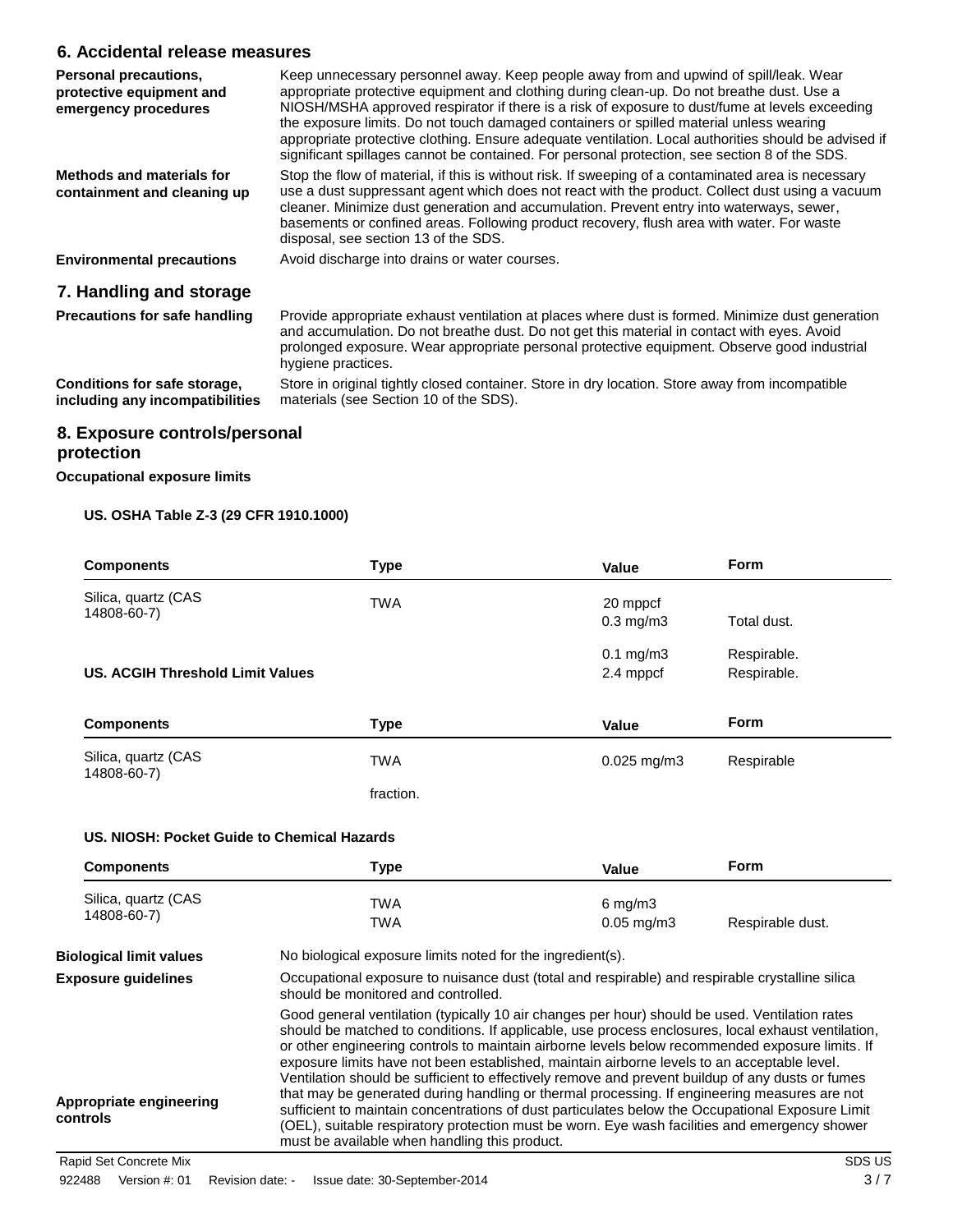## **Individual protection measures, such as personal protective equipment**

| <b>Eye/face protection</b>               | Wear safety glasses or safety goggles unless full face respirator is in use.                                                                                                                                                                                                                                          |
|------------------------------------------|-----------------------------------------------------------------------------------------------------------------------------------------------------------------------------------------------------------------------------------------------------------------------------------------------------------------------|
| <b>Skin protection</b>                   |                                                                                                                                                                                                                                                                                                                       |
| <b>Hand protection</b>                   | Wear appropriate chemical resistant gloves.                                                                                                                                                                                                                                                                           |
| <b>Other</b>                             | Wear appropriate chemical resistant clothing. Use of an impervious apron is recommended.                                                                                                                                                                                                                              |
| <b>Respiratory protection</b>            | Use a NIOSH/MSHA approved respirator if there is a risk of exposure to dust/fume at levels<br>exceeding the exposure limits.                                                                                                                                                                                          |
| <b>Thermal hazards</b>                   | Wear appropriate thermal protective clothing, when necessary.                                                                                                                                                                                                                                                         |
| <b>General hygiene</b><br>considerations | When using, do not eat, drink or smoke. Always observe good personal hygiene measures, such<br>as washing after handling the material and before eating, drinking, and/or smoking. Routinely<br>wash work clothing and protective equipment to remove contaminants. Observe any medical<br>surveillance requirements. |

# **9. Physical and chemical properties**

## **Appearance**

| <b>Physical state</b>                             | Solid.                      |
|---------------------------------------------------|-----------------------------|
| Form                                              | Powder.                     |
| Color                                             | Tan.                        |
| Odor                                              | Low.                        |
| <b>Odor threshold</b>                             | Not available.              |
| рH                                                | $11 - 12$ when wet          |
| <b>Melting point/freezing point</b>               | Not applicable.             |
| Initial boiling point and boiling<br>range        | Not applicable.             |
| <b>Flash point</b>                                | Not applicable.             |
| <b>Evaporation rate</b>                           | Not applicable.             |
| Flammability (solid, gas)                         | Non combustible.            |
| Upper/lower flammability or explosive limits      |                             |
| <b>Flammability limit - lower</b><br>(%)          | Not applicable.             |
| <b>Flammability limit - upper</b><br>$(\%)$       | Not applicable.             |
|                                                   |                             |
| Vapor pressure                                    | Not applicable.             |
| <b>Vapor density</b>                              | Not applicable.             |
| <b>Relative density</b>                           | 2.7-3.1 @ 20°C              |
| Solubility(ies)                                   |                             |
| Solubility (water)                                | Not available.              |
| <b>Partition coefficient</b><br>(n-octanol/water) | Not applicable.             |
| <b>Auto-ignition temperature</b>                  | Not applicable.             |
| <b>Decomposition temperature</b>                  | 2460 °F (1350 °C)           |
| <b>Viscosity</b>                                  | Not applicable.             |
| <b>Other information</b>                          |                             |
| <b>Bulk density</b>                               | 60 lb/ft <sup>3</sup>       |
| <b>Partition coefficient</b>                      | Not applicable.             |
| (oil/water)<br>VOC (Weight %)                     | 0 g/L when mixed with water |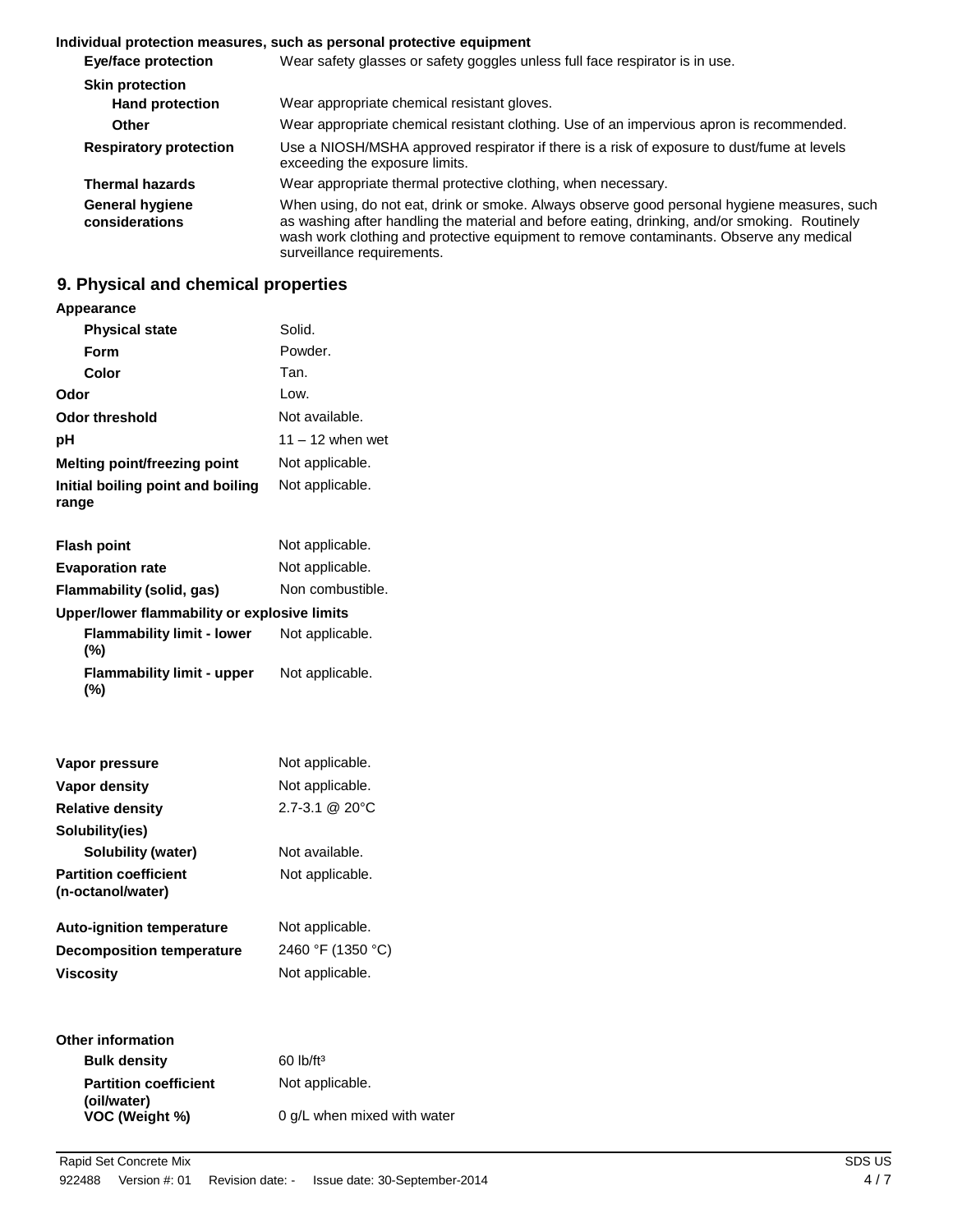# **10. Stability and reactivity**

| <b>Reactivity</b>                                                    | The product is stable and non-reactive under normal conditions of use, storage and transport.                                                                                              |  |
|----------------------------------------------------------------------|--------------------------------------------------------------------------------------------------------------------------------------------------------------------------------------------|--|
| <b>Chemical stability</b>                                            | Material is stable under normal conditions.                                                                                                                                                |  |
| <b>Possibility of hazardous</b><br>reactions                         | No dangerous reaction known under conditions of normal use.                                                                                                                                |  |
| <b>Conditions to avoid</b>                                           | Avoid temperatures exceeding the decomposition temperature. Contact with incompatible<br>materials. Avoid dispersal of dust in the air (i.e., clearing dust surfaces with compressed air). |  |
| Incompatible materials<br><b>Hazardous decomposition</b><br>products | Powerful oxidizers.<br>Carbon oxides. Sulfur oxides. Silicium oxide.                                                                                                                       |  |

# **11. Toxicological information**

## **Information on likely routes of exposure**

| <b>Inhalation</b>                                                                  | May cause damage to organs through prolonged or repeated exposure by inhalation. Inhalation of<br>dusts may cause respiratory irritation. Prolonged inhalation may be harmful.                                                                                                            |
|------------------------------------------------------------------------------------|-------------------------------------------------------------------------------------------------------------------------------------------------------------------------------------------------------------------------------------------------------------------------------------------|
| <b>Skin contact</b>                                                                | Causes skin irritation. Prolonged contact with wet cement/mixture may cause burns.                                                                                                                                                                                                        |
| Eye contact                                                                        | Causes serious eye damage. Prolonged contact with wet cement/mixture may cause burns.                                                                                                                                                                                                     |
| Ingestion                                                                          | Swallowing may cause gastrointestinal irritation.                                                                                                                                                                                                                                         |
| Symptoms related to the<br>physical, chemical and<br>toxicological characteristics | Severe eye irritation. Symptoms may include stinging, tearing, redness, swelling, and blurred<br>vision. Permanent eye damage including blindness could result. Upper respiratory tract irritation.<br>Coughing. Discomfort in the chest. Shortness of breath. Wheezing. Skin irritation. |

## **Information on toxicological effects**

| <b>Acute toxicity</b>                                                    | May cause respiratory irritation.                     |
|--------------------------------------------------------------------------|-------------------------------------------------------|
| <b>Skin corrosion/irritation</b><br>Serious eye damage/eye<br>irritation | Causes skin irritation.<br>Causes serious eye damage. |

### **Respiratory or skin sensitization**

| <b>Respiratory sensitization</b><br><b>Skin sensitization</b> | No data available.<br>No data available.                                                                                                                                                                                                                                                                                                                                                                                                                                                                                                                                                                                                                                                                                                                                                                                                                                                                                                                                                                                                                                                                                                                                                                                                                                                                                                                                                                                                                                                                                                                                                              |
|---------------------------------------------------------------|-------------------------------------------------------------------------------------------------------------------------------------------------------------------------------------------------------------------------------------------------------------------------------------------------------------------------------------------------------------------------------------------------------------------------------------------------------------------------------------------------------------------------------------------------------------------------------------------------------------------------------------------------------------------------------------------------------------------------------------------------------------------------------------------------------------------------------------------------------------------------------------------------------------------------------------------------------------------------------------------------------------------------------------------------------------------------------------------------------------------------------------------------------------------------------------------------------------------------------------------------------------------------------------------------------------------------------------------------------------------------------------------------------------------------------------------------------------------------------------------------------------------------------------------------------------------------------------------------------|
| Germ cell mutagenicity                                        | No data available to indicate product or any components present at greater than 0.1% are<br>mutagenic or genotoxic.                                                                                                                                                                                                                                                                                                                                                                                                                                                                                                                                                                                                                                                                                                                                                                                                                                                                                                                                                                                                                                                                                                                                                                                                                                                                                                                                                                                                                                                                                   |
| Carcinogenicity                                               | May cause cancer.<br>In 1997, IARC (the International Agency for Research on Cancer) concluded that crystalline silica<br>inhaled from occupational sources can cause lung cancer in humans. However in making the<br>overall evaluation, IARC noted that "carcinogenicity was not detected in all industrial<br>circumstances studied. Carcinogenicity may be dependent on inherent characteristics of the<br>crystalline silica or on external factors affecting its biological activity or distribution of its<br>polymorphs." (IARC Monographs on the evaluation of the carcinogenic risks of chemicals to<br>humans, Silica, silicates dust and organic fibres, 1997, Vol. 68, IARC, Lyon, France.) In June<br>2003, SCOEL (the EU Scientific Committee on Occupational Exposure Limits) concluded that the<br>main effect in humans of the inhalation of respirable crystalline silica dust is silicosis. "There is<br>sufficient information to conclude that the relative risk of lung cancer is increased in persons with<br>silicosis (and, apparently, not in employees without silicosis exposed to silica dust in quarries and<br>in the ceramic industry). Therefore, preventing the onset of silicosis will also reduce the cancer<br>risk" (SCOEL SUM Doc 94-final, June 2003) According to the current state of the art, worker<br>protection against silicosis can be consistently assured by respecting the existing regulatory<br>occupational exposure limits. Occupational exposure to respirable dust and respirable crystalline<br>silica should be monitored and controlled. |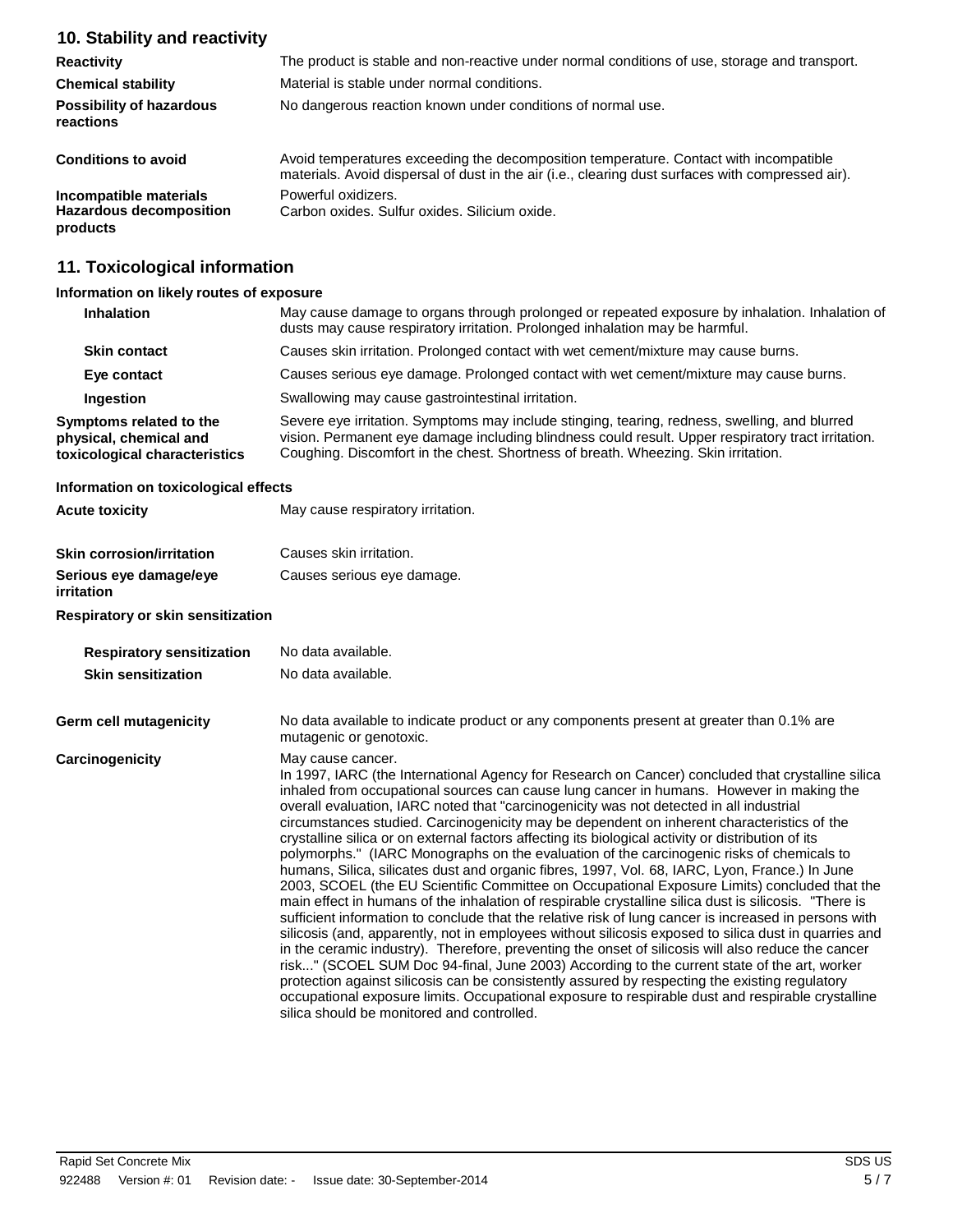| IARC Monographs. Overall Evaluation of Carcinogenicity              |                                                                                                                                             |  |
|---------------------------------------------------------------------|---------------------------------------------------------------------------------------------------------------------------------------------|--|
| Silica, quartz (CAS 14808-60-7)<br><b>NTP Report on Carcinogens</b> | 1 Carcinogenic to humans.                                                                                                                   |  |
| Silica, quartz (CAS 14808-60-7)<br>Not listed.                      | Known To Be Human Carcinogen.<br>OSHA Specifically Regulated Substances (29 CFR 1910.1001-1050)                                             |  |
| <b>Reproductive toxicity</b>                                        | May damage fertility or the unborn child.                                                                                                   |  |
| Specific target organ toxicity -<br>single exposure                 | May cause respiratory irritation.                                                                                                           |  |
| Specific target organ toxicity -<br>repeated exposure               | May cause damage to organs (Lungs) through prolonged or repeated exposure.                                                                  |  |
| <b>Aspiration hazard</b>                                            | Due to the physical form of the product it is not an aspiration hazard.                                                                     |  |
| <b>Chronic effects</b>                                              | Prolonged or repeated exposure may cause lung injury, including silicosis. May cause skin<br>disorders if contact is repeated or prolonged. |  |
| 12. Ecological information                                          |                                                                                                                                             |  |

| <b>Ecotoxicity</b>               | The product is not classified as environmentally hazardous. However, this does not exclude the<br>possibility that large or frequent spills can have a harmful or damaging effect on the environment. |
|----------------------------------|-------------------------------------------------------------------------------------------------------------------------------------------------------------------------------------------------------|
| Persistence and degradability    | No data is available on the degradability of this product.                                                                                                                                            |
| <b>Bioaccumulative potential</b> | No data available.                                                                                                                                                                                    |
| Mobility in soil                 | No data available.                                                                                                                                                                                    |
| Other adverse effects            | No other adverse environmental effects (e.g. ozone depletion, photochemical ozone creation<br>potential, endocrine disruption, global warming potential) are expected from this component.            |

## **13. Disposal considerations**

| <b>Disposal instructions</b>             | Collect and reclaim or dispose in sealed containers at licensed waste disposal site. Dispose of<br>contents/container in accordance with local/regional/national/international regulations.                            |
|------------------------------------------|------------------------------------------------------------------------------------------------------------------------------------------------------------------------------------------------------------------------|
| Local disposal regulations               | Dispose in accordance with all applicable regulations.                                                                                                                                                                 |
| Hazardous waste code                     | The waste code should be assigned in discussion between the user, the producer and the waste<br>disposal company.                                                                                                      |
| Waste from residues / unused<br>products | Dispose of in accordance with local regulations. Empty containers or liners may retain some<br>product residues. This material and its container must be disposed of in a safe manner (see:<br>Disposal instructions). |
| Contaminated packaging                   | Empty containers should be taken to an approved waste handling site for recycling or disposal.<br>Since emptied containers may retain product residue, follow label warnings even after container is<br>emptied.       |

# **14. Transport information**

## **DOT**

Not regulated as dangerous goods.

# **IATA**

Not regulated as dangerous goods.

# **IMDG**

Not regulated as dangerous goods.

**Transport in bulk according to Annex II of MARPOL 73/78 and the IBC Code** Not applicable.

# **15. Regulatory information**

|  | US federal regulations |
|--|------------------------|
|--|------------------------|

This product is a "Hazardous Chemical" as defined by the OSHA Hazard Communication Standard, 29 CFR 1910.1200.

# **TSCA Section 12(b) Export Notification (40 CFR 707, Subpt. D)**

Not regulated.

**OSHA Specifically Regulated Substances (29 CFR 1910.1001-1050)**

Not listed.

# **CERCLA Hazardous Substance List (40 CFR 302.4)**

Not listed.